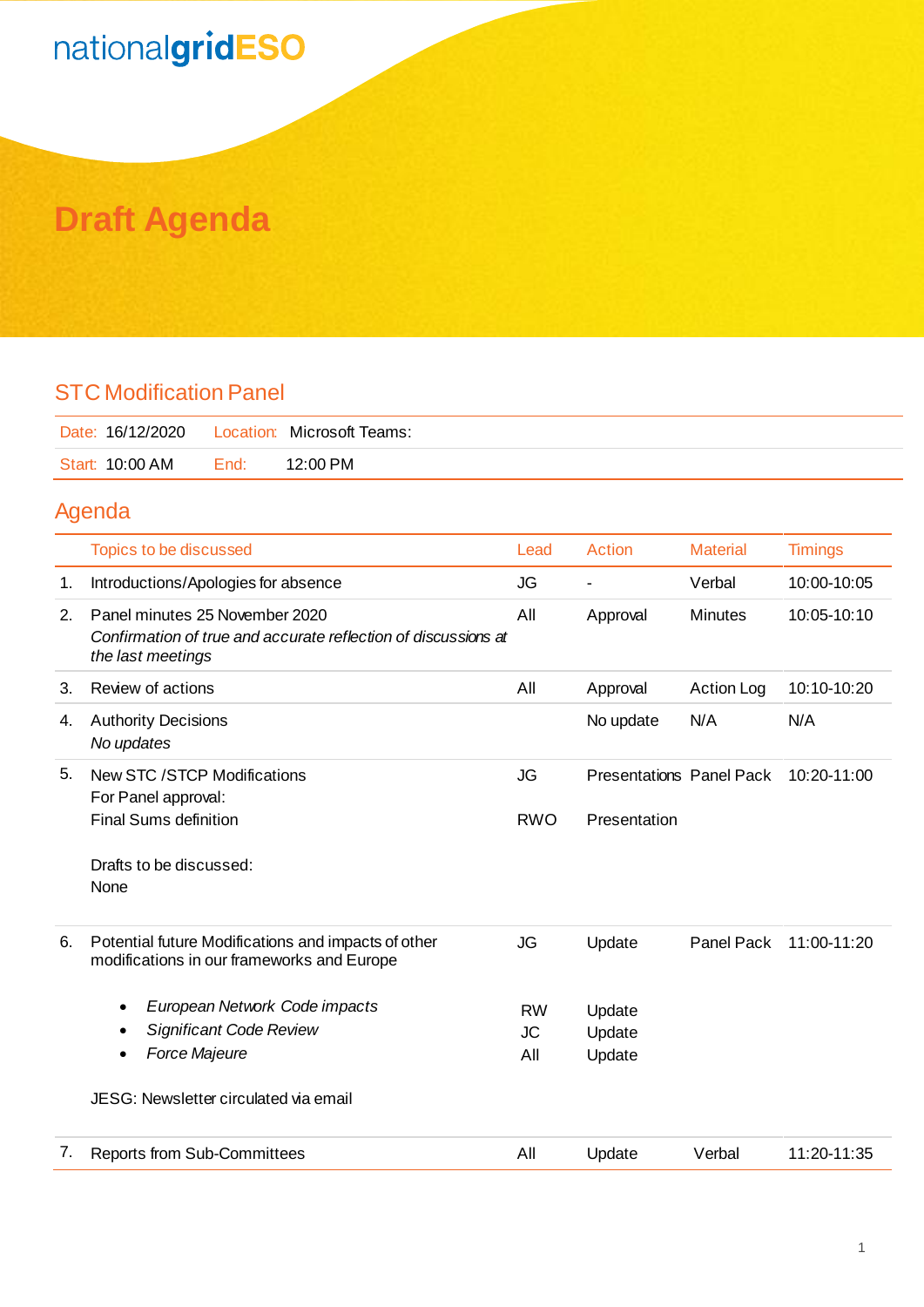# nationalgridESO

|    | Joint Planning Committee- JPC<br><b>Next Meeting: XXX</b>                                                                                                                                             | <b>NBR</b> |        |        |             |
|----|-------------------------------------------------------------------------------------------------------------------------------------------------------------------------------------------------------|------------|--------|--------|-------------|
|    | Network Access Policy Workgroup-NAP<br><b>Next Meeting: XXX</b>                                                                                                                                       | <b>MD</b>  |        |        |             |
|    | <b>Transmission Charging Review Group-TCRG</b><br><b>Next Meeting: XXX</b>                                                                                                                            | <b>RWO</b> |        |        |             |
| 8. | Forward Plan update (Customer Journey) (January, March, JG<br>May, July, September, November)<br>None                                                                                                 |            | Update | Verbal | 11:00-11:10 |
| 9. | AOB                                                                                                                                                                                                   | <b>ALL</b> | Update | Verbal | 11:35-11:40 |
|    | 10. Close<br>Special Panel Meeting early January 2021 TBC<br>Next Meeting - Wednesday 27 January 2021<br>New Modification Submission Date - 12 January 2021<br>STC Panel Papers Day - 19 January 2021 | JG         | N/A    | N/A    | 11:40-11:50 |

#### **Participants**

| <b>Attendees</b>        | <b>Initials</b> | <b>Position</b>                                                                               |
|-------------------------|-----------------|-----------------------------------------------------------------------------------------------|
| Jennifer Groome         | JG              | Chair, Code Administrator, National Grid Electricity System Operator<br>(NGESO)               |
| Rashpal Gata-Aura       | <b>RGA</b>      | Technical Secretary, Code Administrator, National Grid Electricity System<br>Operator (NGESO) |
| Rob Wilson              | <b>RW</b>       | National Grid Electricity System Operator (NGESO)                                             |
| <b>Matt Baller</b>      | MВ              | National Grid Electricity System Operator (NGESO) (Alternate)                                 |
| Neil Bennett            | <b>NBE</b>      | Scottish Hydro Electric Transmission plc. (SHET)                                              |
| Neil Sandison           | <b>NS</b>       | Scottish Hydro Electric Transmission plc. (SHET)                                              |
| Milorad Dobrijevic      | MD              | Scottish Power Transmission plc. (SPT)                                                        |
| Deborah MacPherson      | <b>DM</b>       | Scottish Power Transmission plc. (SPT)                                                        |
| Mike Lee                | ML              | Offshore Transmission Owner (OFTO)                                                            |
| David Lyon              | DL              | Offshore Transmission Owner (OFTO)                                                            |
| <b>Richard Woodward</b> | <b>RWO</b>      | National Grid Electricity Transmission (NGET)                                                 |
| Adam Brown              | AB              | National Grid Electricity Transmission (NGET)                                                 |